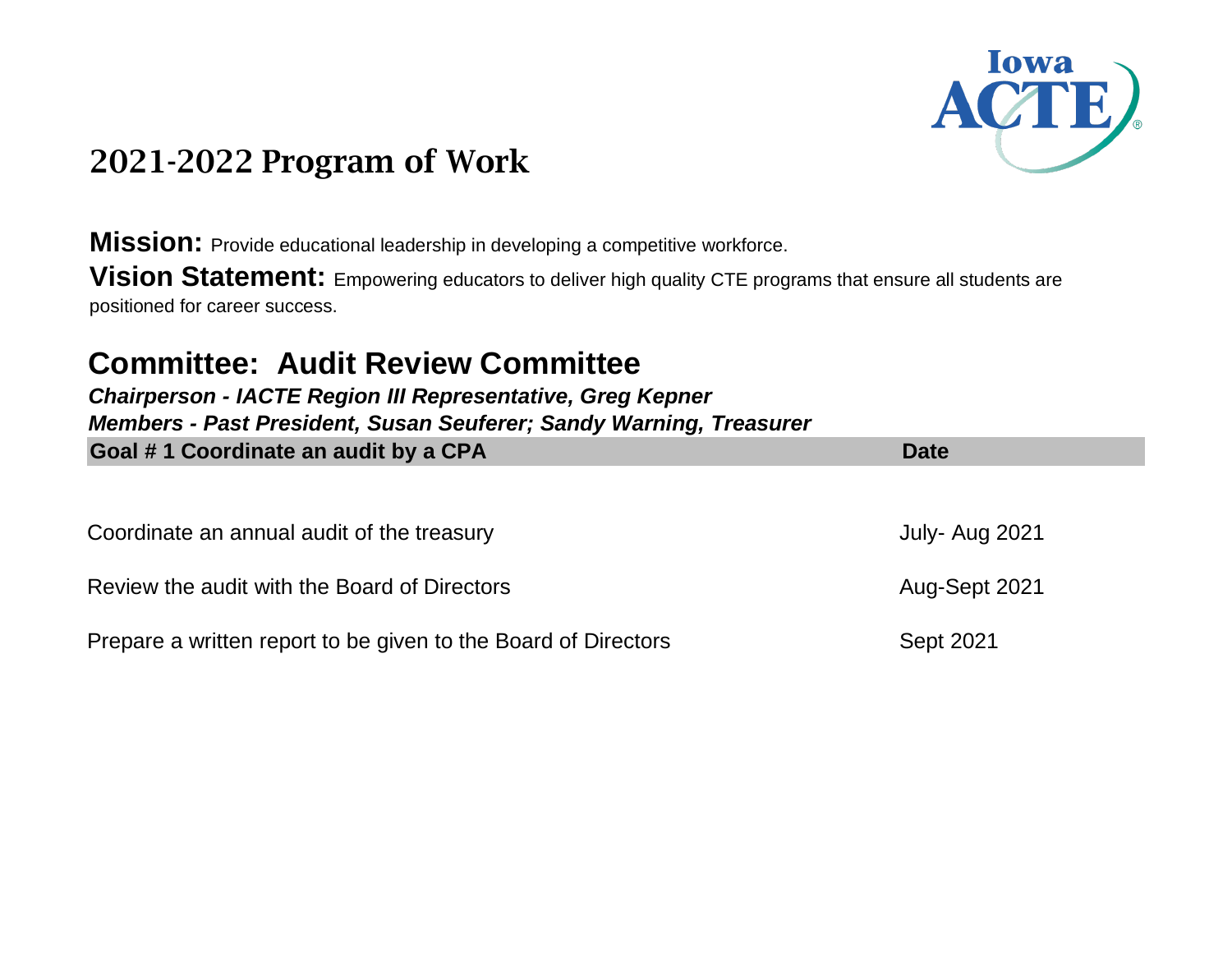

# **Committee: 2021 Conference Planning Committee**

*Chairperson – Greg Krawiec Registration – Sandy Warning Executive Director – Sandy Miller* **Awards and Scholarship – Barb Schult** *DE Liaison – Katy Blatnick-Gagne Members: Karen Van De Walle, Susan Seuferer, Greg Kepner, Doralene Abdel-Halim, Laura Van Waardhuizen*

**Goal #1 Coordinate the Annual Conference Date September 2021** 

**Organize, promote, and conduct the Annual Iowa ACTE Conference Provide a quality educational experience and networking opportunities for the IACTE membership Select a conference theme Establish the program Solicit call for proposals Select presenters Coordinate with ACTE Coordinate exhibits – profit and non-profit Prepare promotional materials Establish a budget Coordinate registration Conduct a follow-up survey Prepare a written report for the annual House of Delegates Meeting**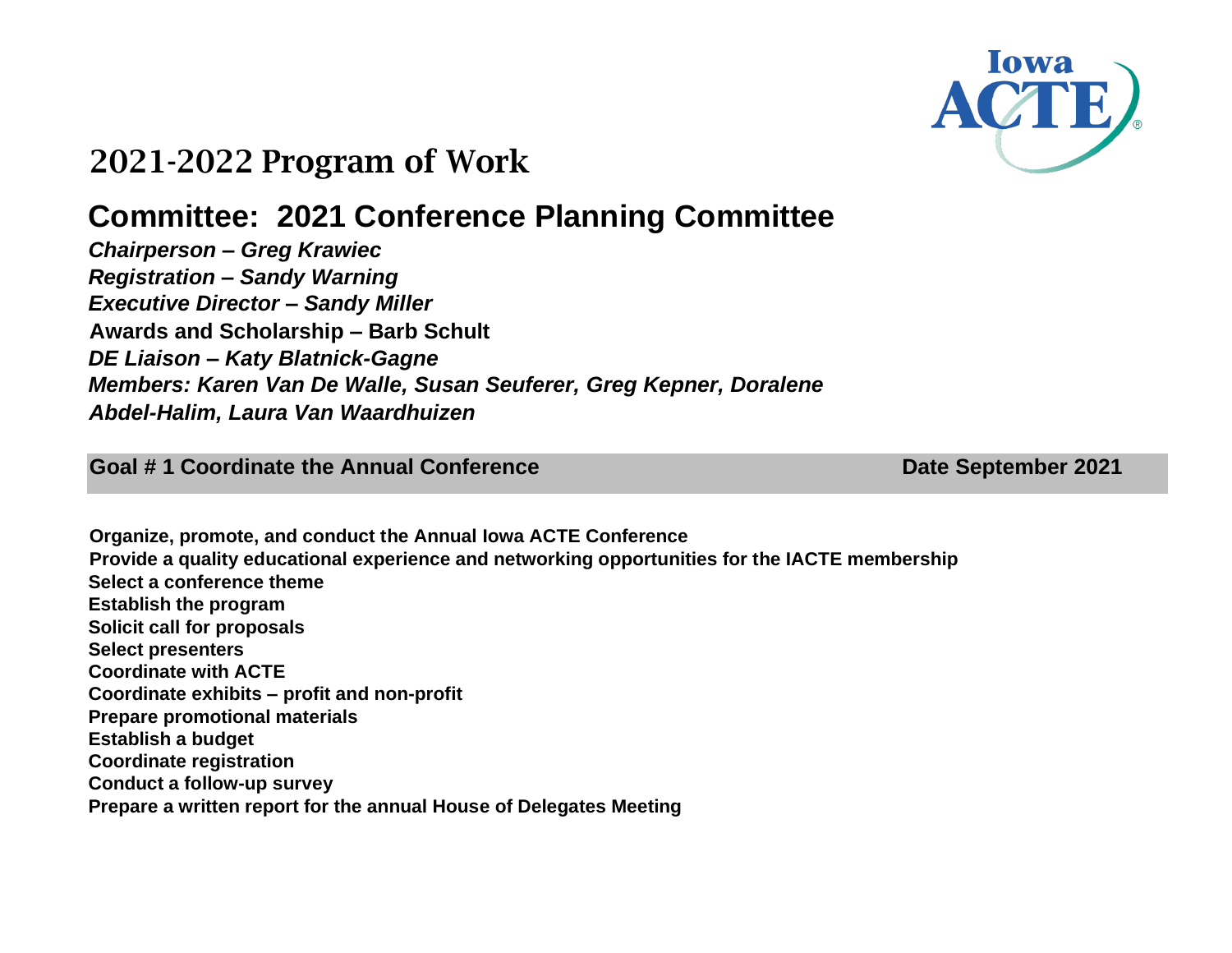

# **Committee: Awards and Scholarship Committee**

| (ACTE Contact Megan Kmiotek)<br><b>Chairperson - Barb Schult</b><br>Membership - IACTE Region III Representative, Greg Kepner;<br>Ag, Jessica O'Connor; Business, Barb Schult; Family & Consumer<br>Sciences, Doralene Abdel-Halim; Health Science, Tammy Steinwandt;<br><b>Industrial Technology, Matt May; WBL, Tara Troester</b> |                            |  |
|-------------------------------------------------------------------------------------------------------------------------------------------------------------------------------------------------------------------------------------------------------------------------------------------------------------------------------------|----------------------------|--|
| Goal #1 Encourage nominees from each division for each award                                                                                                                                                                                                                                                                        | <b>Date</b>                |  |
| Develop and follow appropriate timelines and due dates for ACTE, Region III and<br>lowa awards                                                                                                                                                                                                                                      | All year                   |  |
| Recognize award recipients with plaque at the Annual Conference:<br>Teacher of the Year, New Teacher of the Year, Administrator of the Year,<br>Postsecondary Teacher of the Year, Career Guidance, Teacher Educator of the Year,<br>Carl Perkins Community Service, Lifetime Achievement, Oran Beaty Leadership                    | September                  |  |
| Advance recipients from each division for the selected award categories to lowa<br>ACTE Awards (Agriculture, Business, Family & Consumer Sciences, Health, Applied Sciences                                                                                                                                                         | September 1                |  |
| Advance Iowa ACTE award recipients on to Region III Award selection process<br><b>Select Award of Merit Recipients</b><br>David Bunting CTE Teacher Preparation Scholarship announcement and award                                                                                                                                  | March<br>May<br>May - Sept |  |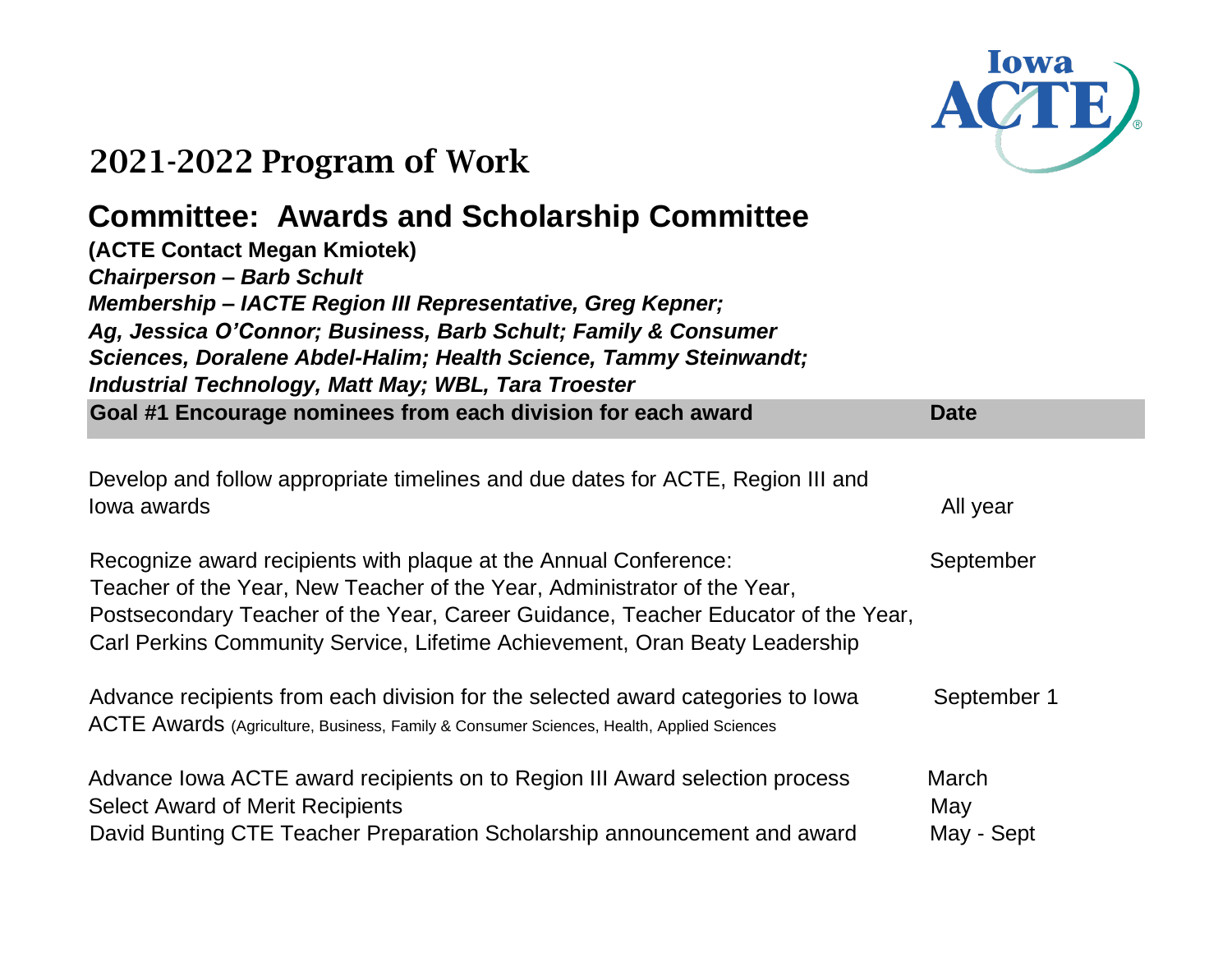

### **Committee: CTE Presidential Scholar Nominations**

*Chairperson: Sandy Miller, Division Reps: Ag – Jessica O'Connor, Business – Barb Schult, FCS - Doralene Abdel-Halim, Health - Tammy Steinwandt, Ind Tech – Matt May, Region III Rep - Greg Kepner, WBL – Tara Troester*

**Goal #2: Nominate 5 CTE Presidential Scholar nominees from Iowa from a field of Date up to 5 nominees from each division**

| Each division nominates at least 5 CTE Presidential Scholars                                           | Sept 30       |
|--------------------------------------------------------------------------------------------------------|---------------|
| Each division selects top 5 nominees                                                                   | <b>Oct 13</b> |
| The Presidential Scholar awards committee evaluates the division nominees<br>based on developed rubric | <b>Oct 26</b> |
| Executive Director will tabulate scores and give top five nominees to CTE Bureau Nov 5<br><b>Chief</b> |               |

**The Dept. of Ed nominates the CTE students with the top five scores November to be Iowa's CTE Presidential Scholar nominees**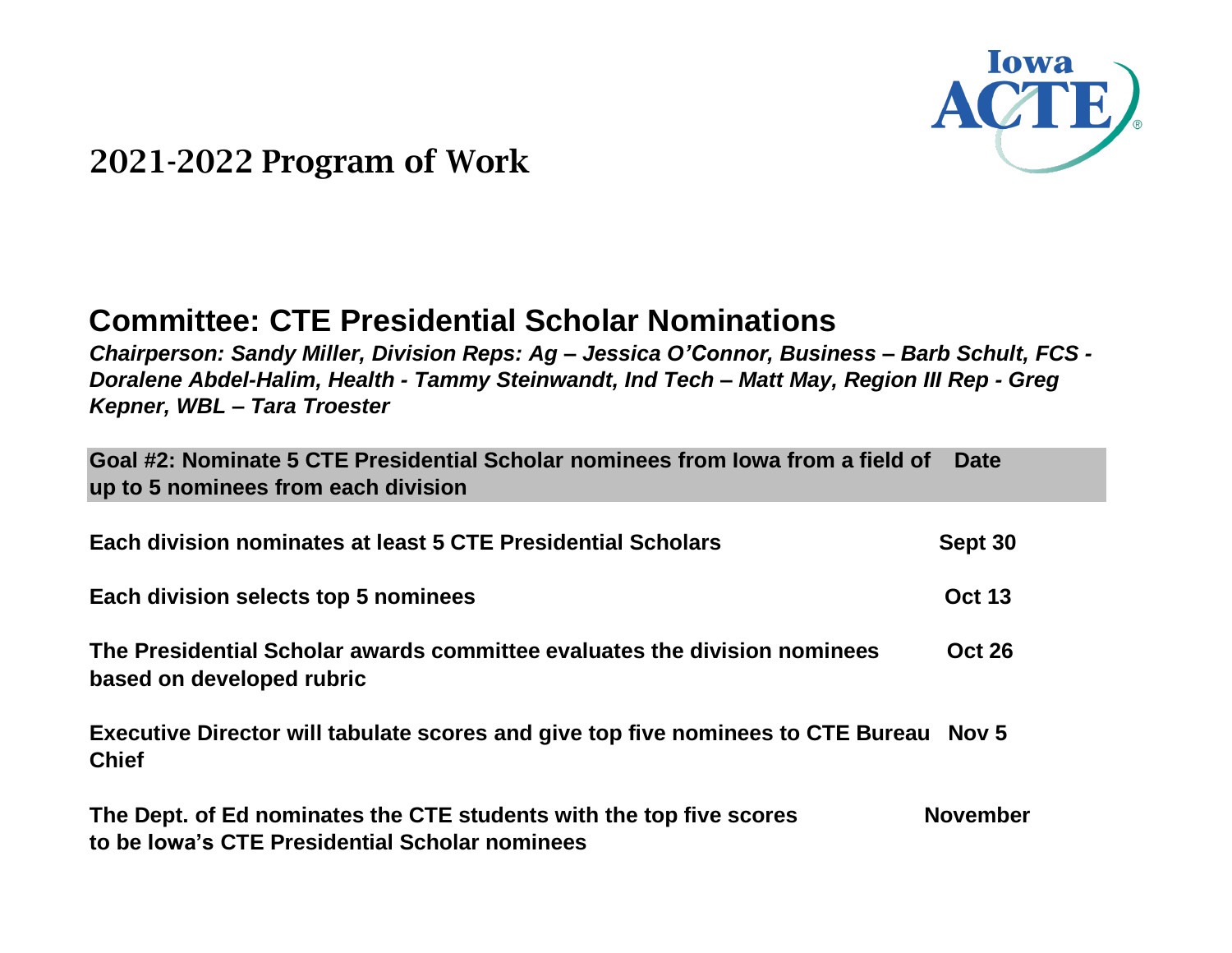

### **Committee: Membership Committee**

*Chairperson – Sandy Miller, Executive Director Membership – President, Greg Krawiec; Agriculture, Dan May; Family and Consumer Sciences, Luann Bibler; Health, Lori Hughes; Business, Carrie Kohl, IITEA, DoE, Cale Hutchings*

| Goal #1 Retain membership of at least 500 members                                                     | <b>Date</b>      |
|-------------------------------------------------------------------------------------------------------|------------------|
|                                                                                                       |                  |
| Provide face-to-face greetings and exhibit from IACTE to all affiliate divisions at their conferences |                  |
| Business – Greetings and Exhibit                                                                      | Sept 27, 2021    |
| Agriculture Science – Greetings and Exhibit                                                           | <b>June 2022</b> |
| Health - No conference                                                                                |                  |
| Family and Consumer Sciences – Greetings and Exhibit                                                  | Sept 20, 2021    |
| WBL – Greetings and Exhibit                                                                           | April 2022       |
| Industrial Tech - greetings only                                                                      | <b>Sept 2021</b> |
| Collaborate with divisions to conduct annual membership campaign                                      | July - June      |
| Conduct annual membership campaign, with assistance from ACTE                                         | continuous       |
| Work with Dept. of Ed content area representatives to encourage membership                            | continuous       |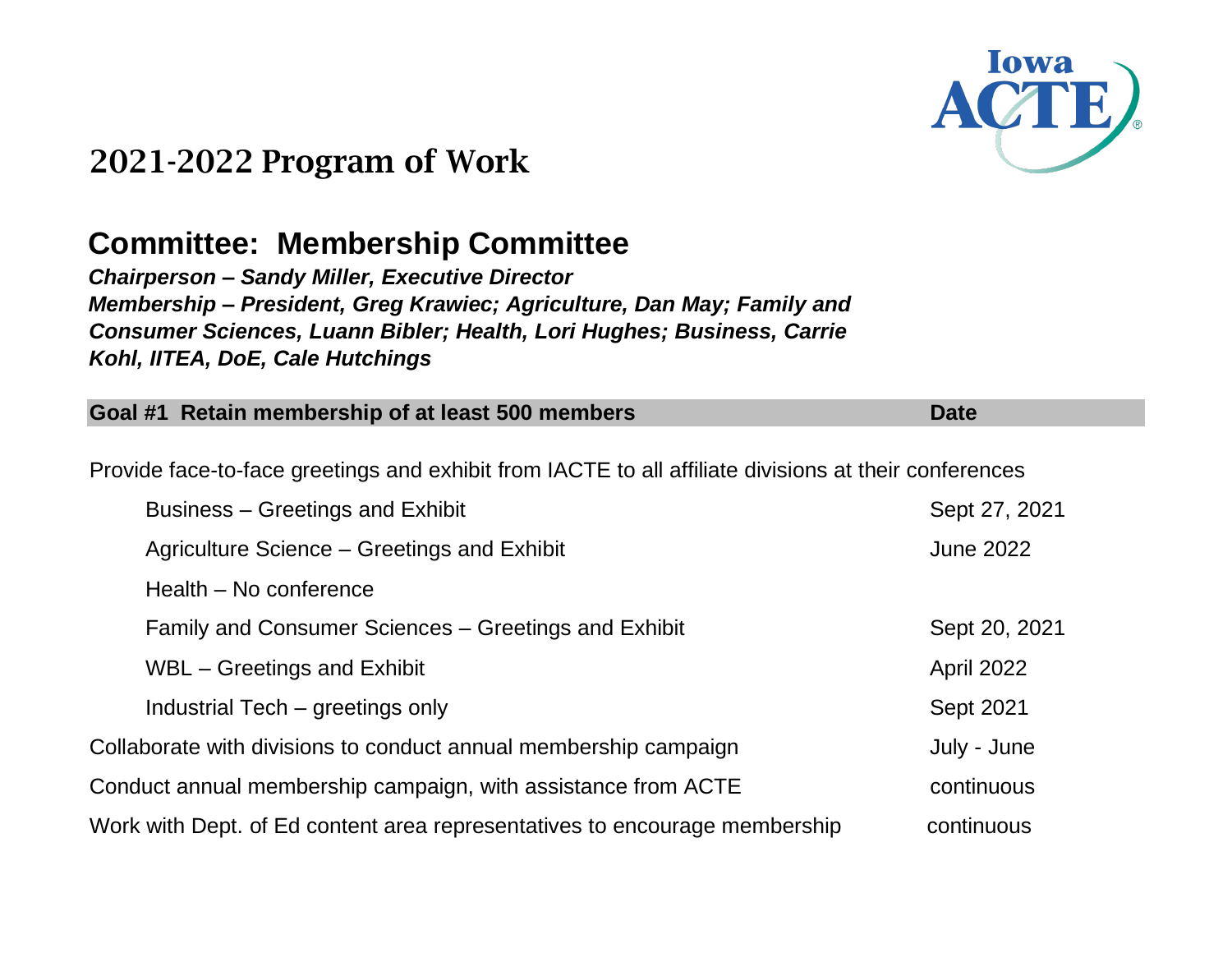

#### **Goal #2 Increase Awareness of Iowa ACTE Community of Australian Community Community Community Community Date**

| Support each division conference with greetings and Iowa ACTE exhibit to build<br>awareness of the value of CTE and membership in Iowa ACTE and ACTE                                                                                                                                                                                       | Sept, October, April, June |
|--------------------------------------------------------------------------------------------------------------------------------------------------------------------------------------------------------------------------------------------------------------------------------------------------------------------------------------------|----------------------------|
| Contact CTE teacher preparation instructors to facilitate student membership<br>and visit CTE Teacher Education Programs as invited                                                                                                                                                                                                        | December                   |
| <b>Committee: Advocacy and Policy Committee</b><br><b>Chairperson - IACTE Past President, Susan Seuferer;</b><br>Membership – President, Greg Krawiec; 2 <sup>nd</sup> V.P., Ashlee Spannagel; Executive Director, Sandy Miller;<br>Division Representatives from Board of Directors<br>Goal #1 Showcase students and quality CTE programs | Date                       |
| Exhibit at the School Administrator of Iowa (SAI) Conference                                                                                                                                                                                                                                                                               | August 4, 2021             |
| Exhibit at the Iowa Association of School Boards Conference                                                                                                                                                                                                                                                                                | Nov 17-18, 2021            |
| Host CTE Day at the Capitol with all divisions represented, fill Rotunda, Gov. Speaks                                                                                                                                                                                                                                                      | Feb 8, 2022                |
| Request Gov. Reynolds to sign proclamation Feb as CTE Month                                                                                                                                                                                                                                                                                | <b>Nov 2021</b>            |
| Exhibit at the School Counselor (ISCA) Conference                                                                                                                                                                                                                                                                                          | Nov 15-16, 2021            |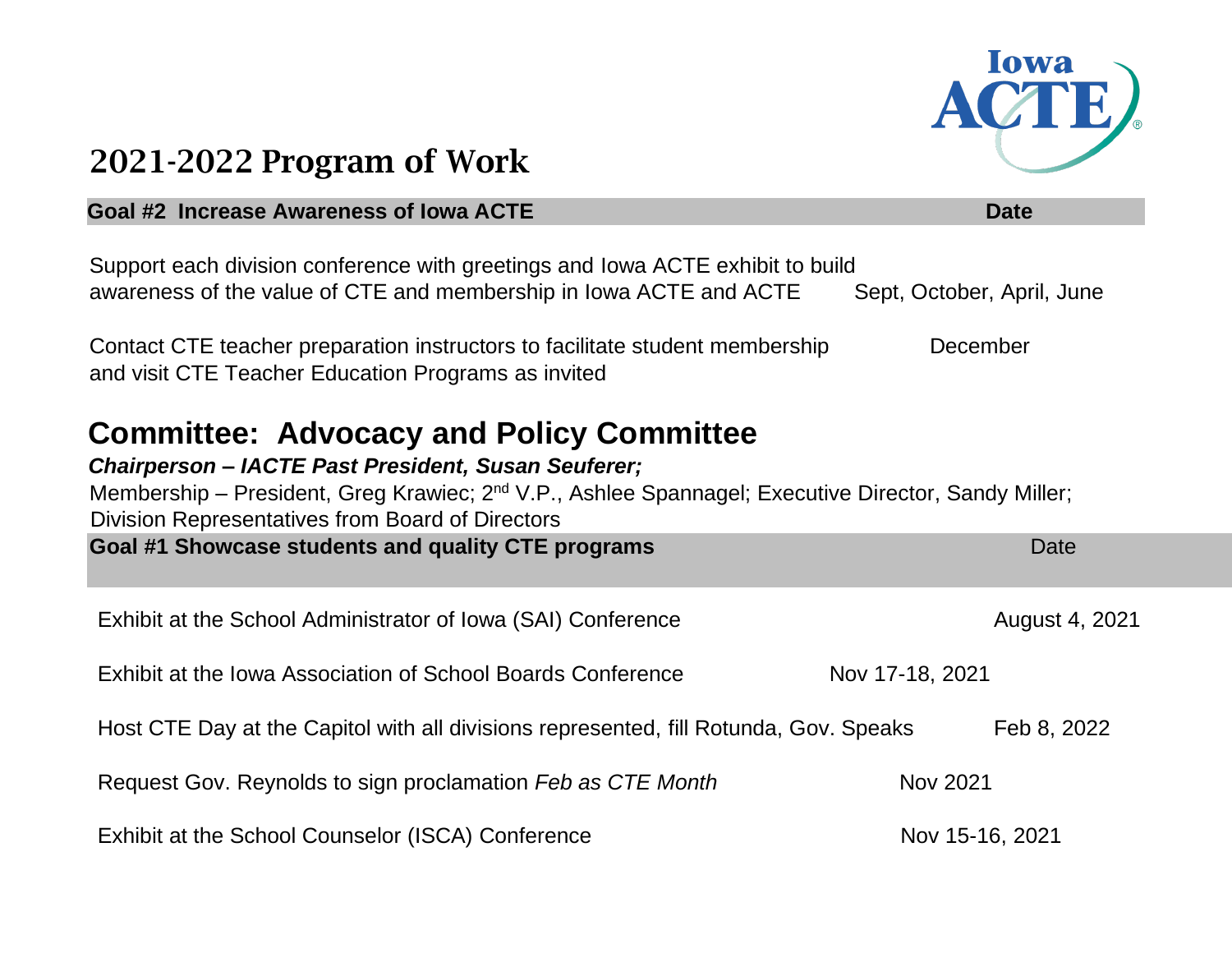

| Goal #2 Monitor state and federal legislation related to CTE and advocate for legislation<br>That supports quality CTE                                                                                                                                                             | <b>Date</b>      |
|------------------------------------------------------------------------------------------------------------------------------------------------------------------------------------------------------------------------------------------------------------------------------------|------------------|
| Monthly sharing of advocacy issues and activities from divisions                                                                                                                                                                                                                   | Ongoing          |
| Send out Legislative updates to board of directors and members as needed                                                                                                                                                                                                           | Ongoing          |
| Share information with members important to education as a whole with an emphasis on CTE                                                                                                                                                                                           | Ongoing          |
| ACTE Policy Watch – fulfill responsibilities as needed to support CTE legislation                                                                                                                                                                                                  | Ongoing          |
| Goal #3 Sponsor four students from rotating CTSO's to attend NPS to speak out<br>Note: Students were unable to attend NPS 2021 due to COVID, Five<br>for CTE<br>lowa ACTE NPS attendees held five legislative meetings with our members of<br>congress in Washington DC during NPS | <b>Date</b>      |
| DE contacts all CTSO organizations on opportunity to attend - Cancelled due to COVID                                                                                                                                                                                               | Nov - Dec        |
| Coordinate materials, presentations and organize student training sessions                                                                                                                                                                                                         | February         |
| Contact U.S. Senators and Representatives for hill visit appointments                                                                                                                                                                                                              | January/February |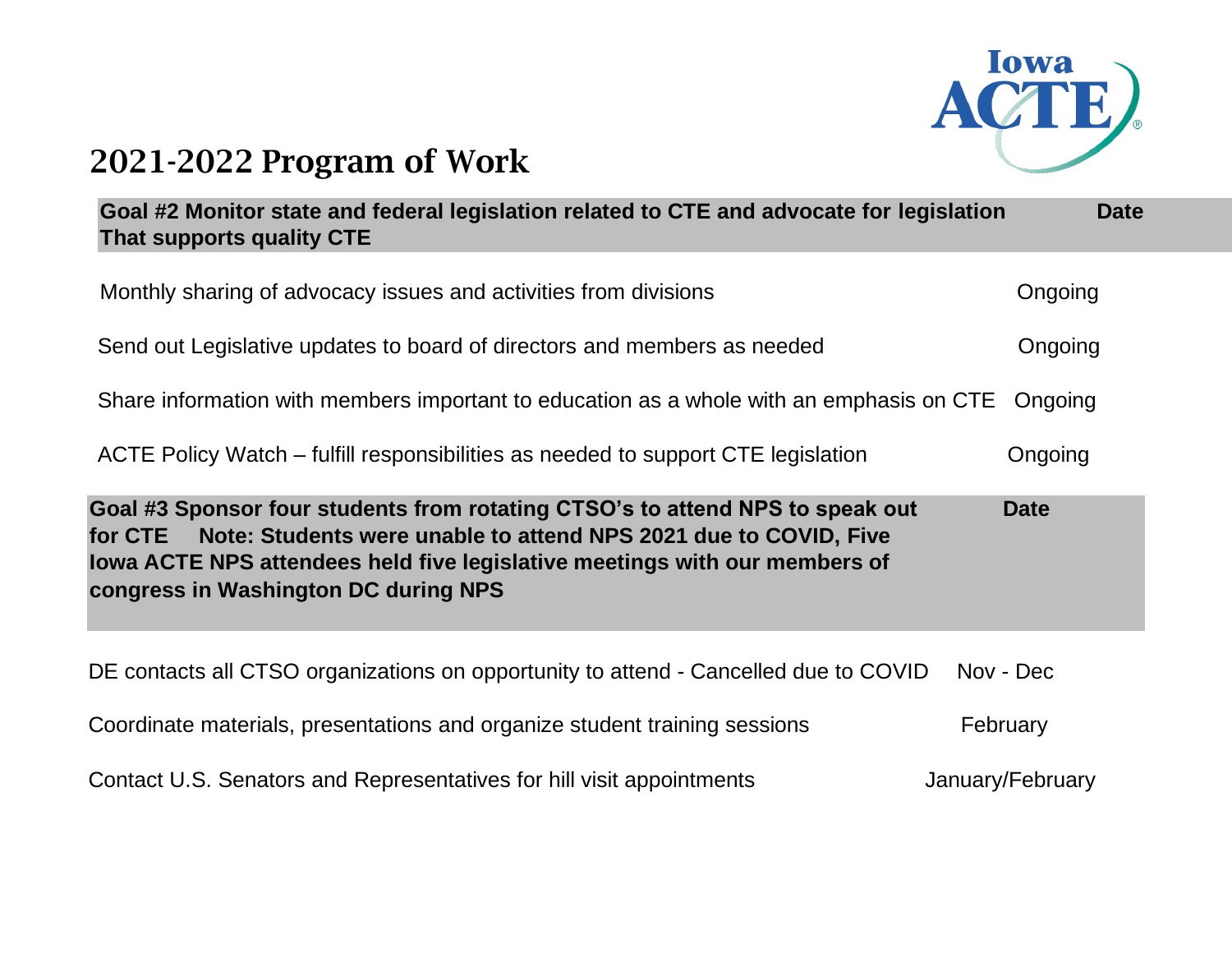

**Date**

# 2021-2022 Program of Work

### **Committee: Communications Committee**

*IACTE website, Facebook and Twitter Chairperson – Immediate Past-President, Susan Seuferer***; Executive Director, Sandy Miller, ex officio**

**Goal #1 Keep members informed about IACTE events, opportunities, leadership and minutes of board meetings.**

| Send E-blasts to members as needed                                                                                                                          | Ongoing   |
|-------------------------------------------------------------------------------------------------------------------------------------------------------------|-----------|
| Keep the membership informed about the activities of the association and the key<br>issues in career and technical education by keeping the website current | Ongoing   |
| Prepare a written report for the annual House of Delegates meeting                                                                                          | September |
| Initiate and update Iowa ACTE Facebook page                                                                                                                 | Ongoing   |
| Tweet out lowa ACTE Events                                                                                                                                  | Ongoing   |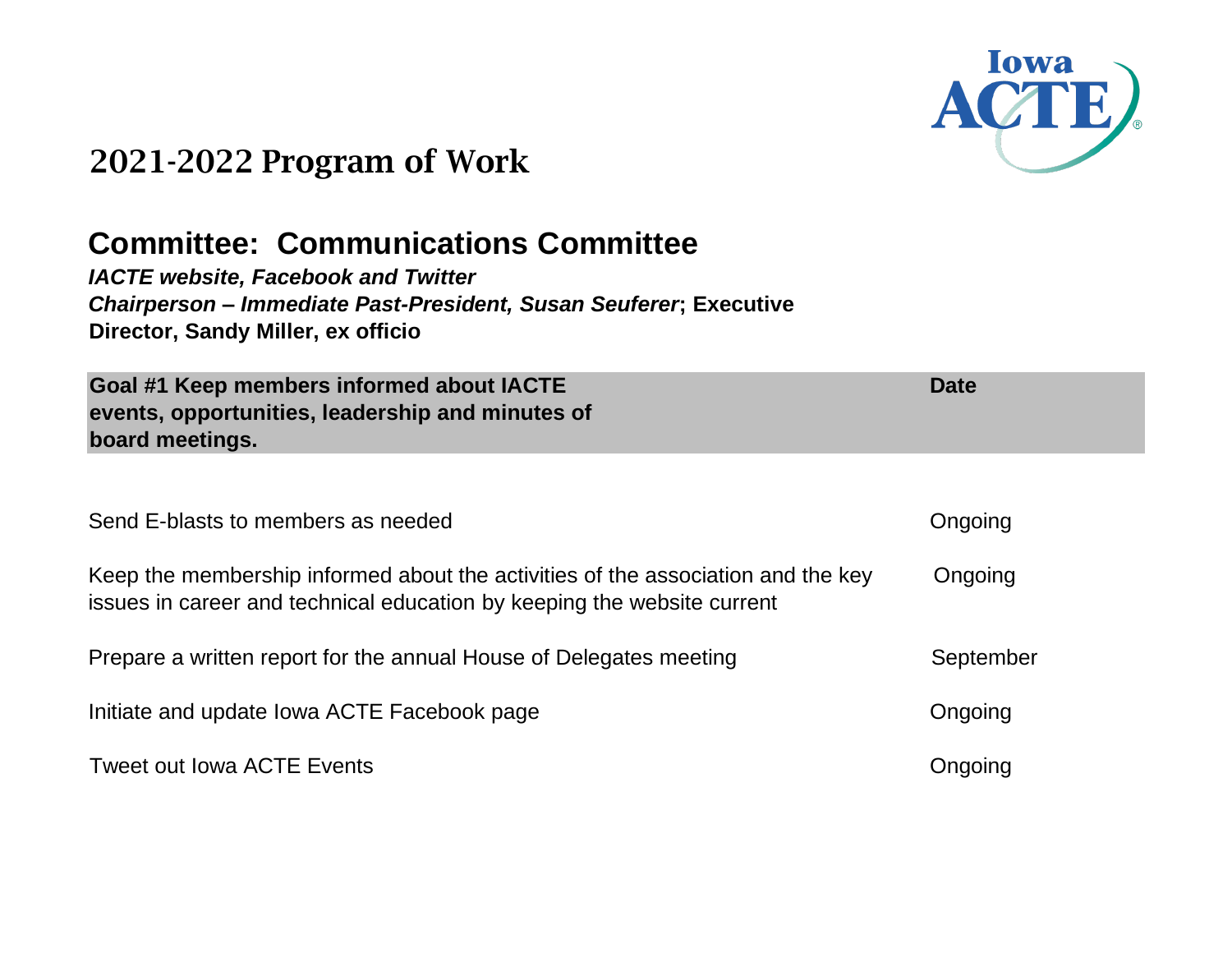

### **Committee: Nominating Committee**

*Chairperson: Immediate Past President, Susan Seuferer; Membership: All past Presidents, DE Liaison, Cale Hutchings and Executive Director, Sandy Miller, ex officio*

| Goal #1 Nominate for future positions                                                                            | <b>Date</b> |
|------------------------------------------------------------------------------------------------------------------|-------------|
| Submit nominees to the IACTE Board of Directors for approval<br>for the office of 2 <sup>nd</sup> Vice President | July        |
| Coordinate voting procedure (see By-laws)                                                                        | Sept - Oct  |

### **Committee: Ad Hoc Committee - Bylaws Revision Committee** *Chairperson: Vice President, Greg Krawiec Membership: Greg Kepner, Karen Van De Walle, Executive Director, Sandy Miller, ex officio*

**Goal #1 Complete revision of Bylaws and Policies to match working practice and updated CTE terminology Date** 

Continue to evaluate and update current bylaws and policies July 2021 to completion Evaluate current bylaws and policies, research best practice, suggest revisions by Sept 21, 2021 Vote on Bylaws Revisions by House of Delegates via electronic vote Nov 2021